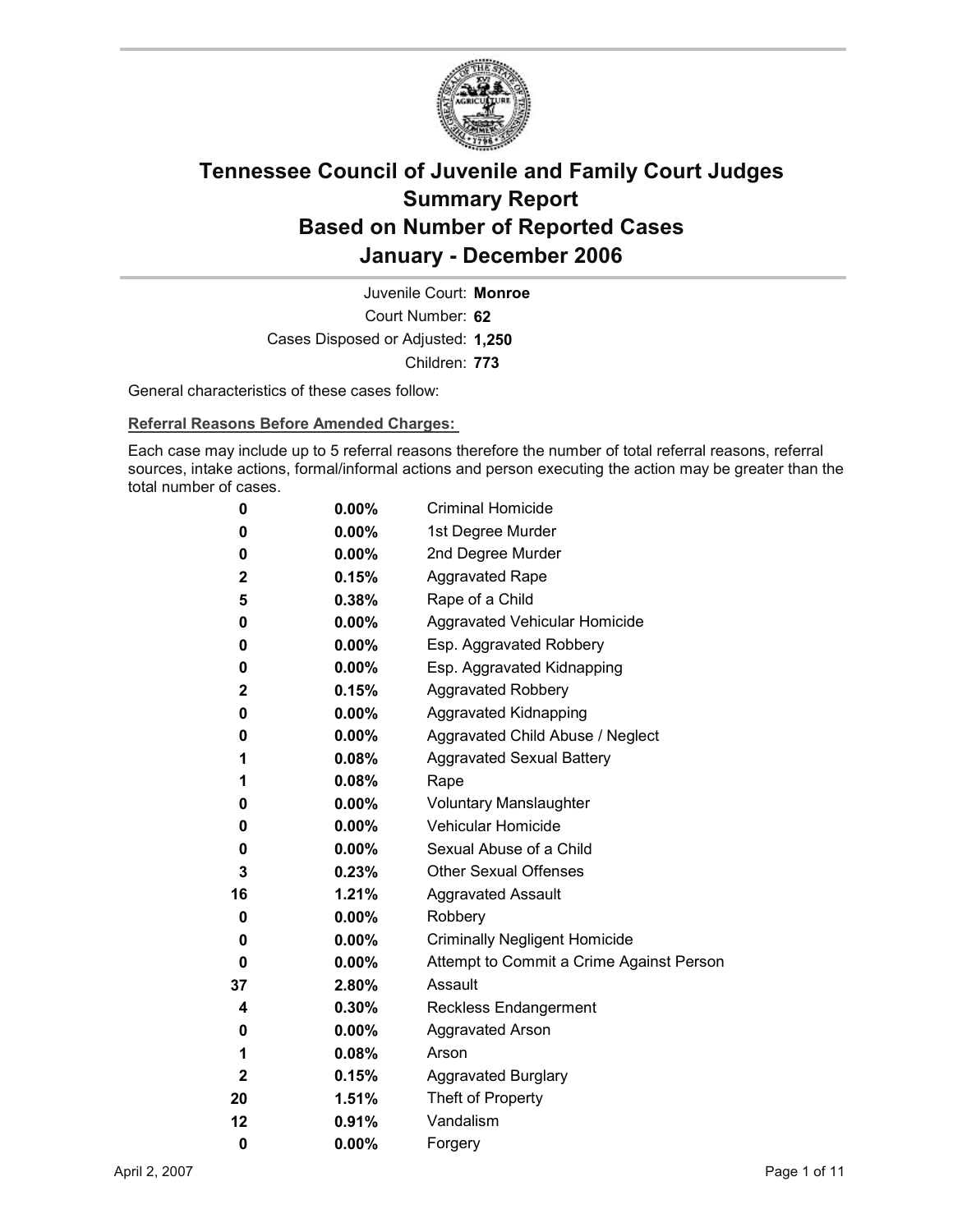

Court Number: **62** Juvenile Court: **Monroe** Cases Disposed or Adjusted: **1,250** Children: **773**

### **Referral Reasons Before Amended Charges:**

Each case may include up to 5 referral reasons therefore the number of total referral reasons, referral sources, intake actions, formal/informal actions and person executing the action may be greater than the total number of cases.

| 0           | 0.00%    | <b>Worthless Checks</b>                                     |
|-------------|----------|-------------------------------------------------------------|
| 0           | 0.00%    | Illegal Possession / Fraudulent Use of Credit / Debit Cards |
| 6           | 0.45%    | <b>Burglary</b>                                             |
| 0           | $0.00\%$ | Unauthorized Use of a Vehicle                               |
| 0           | $0.00\%$ | <b>Cruelty to Animals</b>                                   |
| 0           | $0.00\%$ | Sale of Controlled Substances                               |
| 31          | 2.34%    | <b>Other Drug Offenses</b>                                  |
| 3           | 0.23%    | Possession of Controlled Substances                         |
| 0           | 0.00%    | <b>Criminal Attempt</b>                                     |
| 3           | 0.23%    | Carrying Weapons on School Property                         |
| 0           | 0.00%    | Unlawful Carrying / Possession of a Weapon                  |
| 2           | 0.15%    | <b>Evading Arrest</b>                                       |
| 0           | $0.00\%$ | <b>Escape</b>                                               |
| 0           | 0.00%    | Driving Under Influence (DUI)                               |
| 6           | 0.45%    | Possession / Consumption of Alcohol                         |
| 2           | 0.15%    | Resisting Stop, Frisk, Halt, Arrest or Search               |
| 0           | 0.00%    | <b>Aggravated Criminal Trespass</b>                         |
| $\mathbf 2$ | 0.15%    | Harassment                                                  |
| 0           | 0.00%    | Failure to Appear                                           |
| $\mathbf 2$ | 0.15%    | Filing a False Police Report                                |
| 0           | 0.00%    | Criminal Impersonation                                      |
| 33          | 2.50%    | <b>Disorderly Conduct</b>                                   |
| 7           | 0.53%    | <b>Criminal Trespass</b>                                    |
| 6           | 0.45%    | <b>Public Intoxication</b>                                  |
| 0           | $0.00\%$ | Gambling                                                    |
| 13          | 0.98%    | Traffic                                                     |
| 0           | 0.00%    | <b>Local Ordinances</b>                                     |
| 0           | $0.00\%$ | Violation of Wildlife Regulations                           |
| 10          | 0.76%    | Contempt of Court                                           |
| 82          | 6.20%    | Violation of Probation                                      |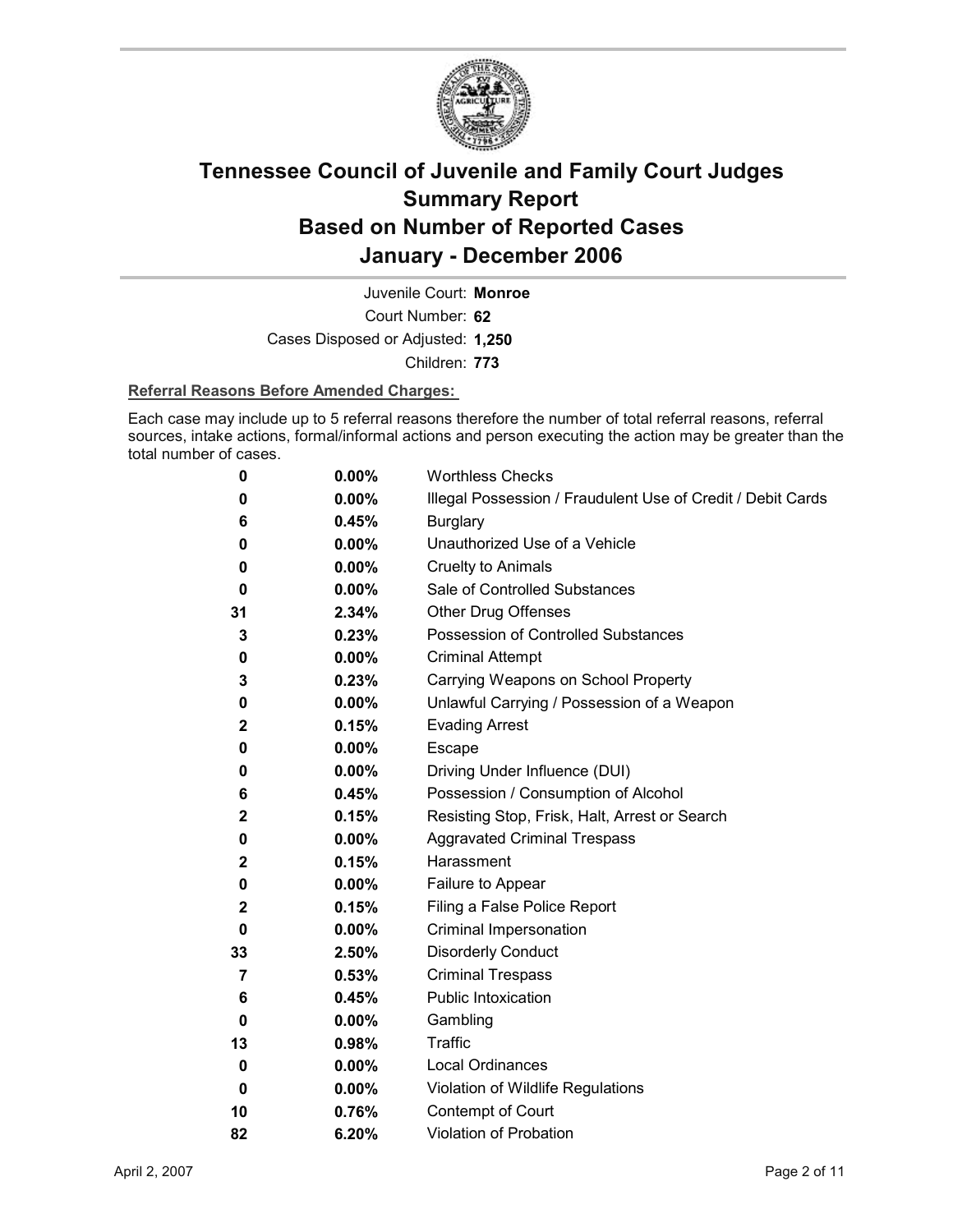

Court Number: **62** Juvenile Court: **Monroe** Cases Disposed or Adjusted: **1,250** Children: **773**

### **Referral Reasons Before Amended Charges:**

Each case may include up to 5 referral reasons therefore the number of total referral reasons, referral sources, intake actions, formal/informal actions and person executing the action may be greater than the total number of cases.

| 0           | 0.00%    | Violation of Aftercare                 |
|-------------|----------|----------------------------------------|
| 5           | 0.38%    | Unruly Behavior                        |
| 57          | 4.31%    | Truancy                                |
| 15          | 1.13%    | In-State Runaway                       |
| 1           | 0.08%    | Out-of-State Runaway                   |
| 5           | 0.38%    | Possession of Tobacco Products         |
| 0           | $0.00\%$ | Violation of a Valid Court Order       |
| $\mathbf 2$ | 0.15%    | Violation of Curfew                    |
|             | 0.08%    | Sexually Abused Child                  |
| 0           | $0.00\%$ | <b>Physically Abused Child</b>         |
| 34          | 2.57%    | Dependency / Neglect                   |
| $\mathbf 2$ | 0.15%    | <b>Termination of Parental Rights</b>  |
| 0           | 0.00%    | <b>Violation of Pretrial Diversion</b> |
| 0           | 0.00%    | Violation of Informal Adjustment       |
| 21          | 1.59%    | <b>Judicial Review</b>                 |
| 0           | 0.00%    | <b>Administrative Review</b>           |
| 158         | 11.95%   | <b>Foster Care Review</b>              |
| 117         | 8.85%    | Custody                                |
| 40          | 3.03%    | Visitation                             |
| 21          | 1.59%    | Paternity / Legitimation               |
| 378         | 28.59%   | Child Support                          |
| 0           | $0.00\%$ | <b>Request for Medical Treatment</b>   |
| 0           | $0.00\%$ | <b>Consent to Marry</b>                |
| 151         | 11.42%   | Other                                  |
| 1,322       | 100.00%  | <b>Total Referrals</b>                 |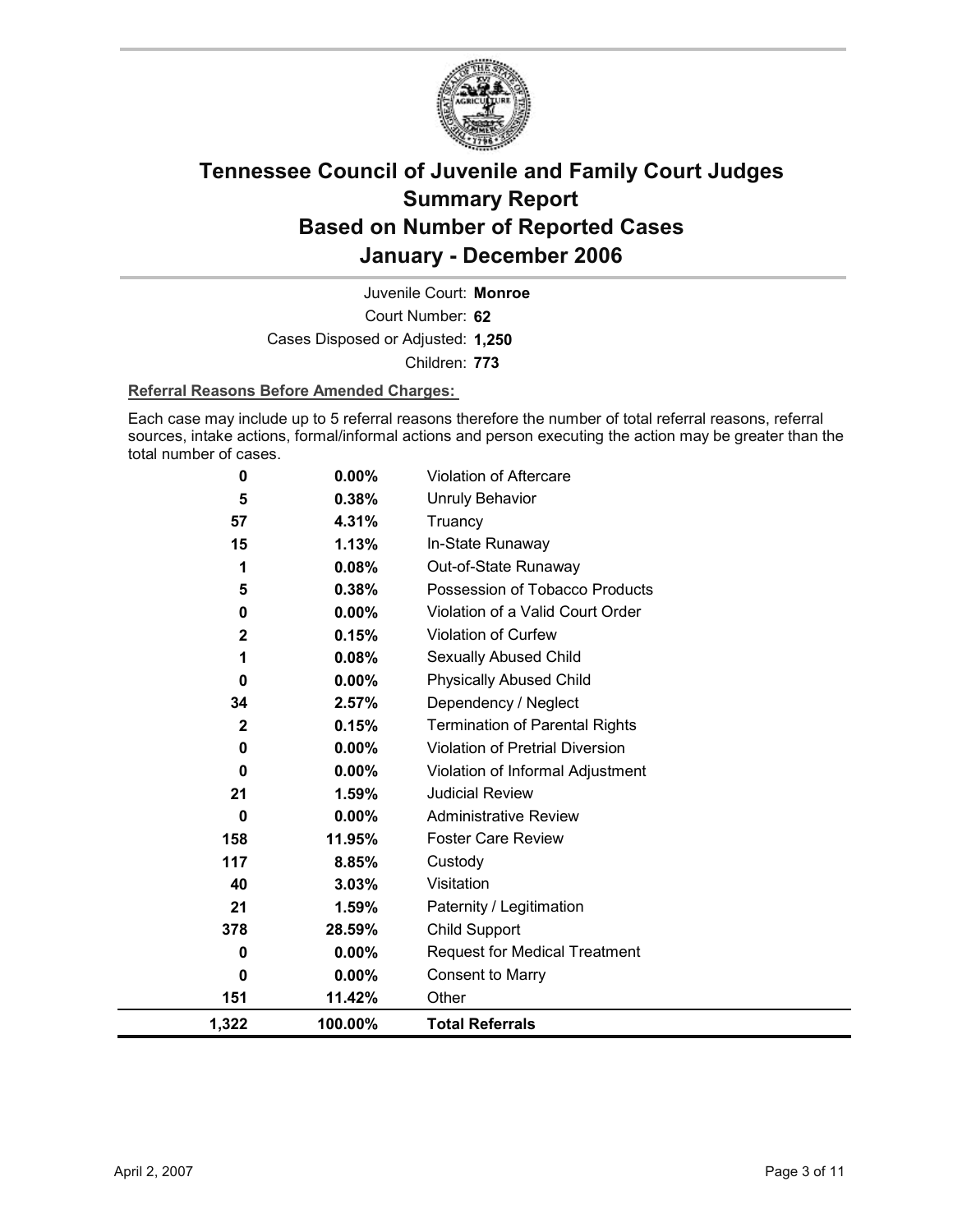

| Juvenile Court: Monroe      |                                   |                                   |  |  |  |
|-----------------------------|-----------------------------------|-----------------------------------|--|--|--|
| Court Number: 62            |                                   |                                   |  |  |  |
|                             | Cases Disposed or Adjusted: 1,250 |                                   |  |  |  |
|                             |                                   | Children: 773                     |  |  |  |
|                             | Referral Sources: 1               |                                   |  |  |  |
| 264                         | 19.97%                            | Law Enforcement                   |  |  |  |
| 27                          | 2.04%                             | Parents                           |  |  |  |
| 16                          | 1.21%                             | Relatives                         |  |  |  |
| 438                         | 33.13%                            | Self                              |  |  |  |
| 57                          | 4.31%                             | School                            |  |  |  |
| 0                           | $0.00\%$                          | <b>CSA</b>                        |  |  |  |
| 363                         | 27.46%                            | <b>DCS</b>                        |  |  |  |
| 48                          | 3.63%                             | Other State Department            |  |  |  |
| 6                           | 0.45%                             | <b>District Attorney's Office</b> |  |  |  |
| 70                          | 5.30%                             | <b>Court Staff</b>                |  |  |  |
| $\mathbf 2$                 | 0.15%                             | Social Agency                     |  |  |  |
| 6                           | 0.45%                             | <b>Other Court</b>                |  |  |  |
| 18                          | 1.36%                             | Victim                            |  |  |  |
| 1                           | 0.08%                             | Child & Parent                    |  |  |  |
| $\pmb{0}$                   | 0.00%                             | Hospital                          |  |  |  |
| 0                           | 0.00%                             | Unknown                           |  |  |  |
| 6                           | 0.45%                             | Other                             |  |  |  |
| 1,322                       | 100.00%                           | <b>Total Referral Sources</b>     |  |  |  |
| Age of Child at Referral: 2 |                                   |                                   |  |  |  |
|                             |                                   |                                   |  |  |  |
| 320                         | 41.40%                            | Ages 10 and Under                 |  |  |  |

| 773   | 100.00%  | <b>Total Child Count</b> |  |
|-------|----------|--------------------------|--|
| 0     | $0.00\%$ | Unknown / Not Reported   |  |
| 6     | 0.78%    | Ages 19 and Over         |  |
| $112$ | 14.49%   | Ages 17 through 18       |  |
| 184   | 23.80%   | Ages 15 through 16       |  |
| 101   | 13.07%   | Ages 13 through 14       |  |
| 50    | 6.47%    | Ages 11 through 12       |  |
| 320   | 41.40%   | Ages TO and Under        |  |

 $1$  If different than number of Referral Reasons (1322), verify accuracy of your court's data.

<sup>2</sup> One child could be counted in multiple categories, verify accuracy of your court's data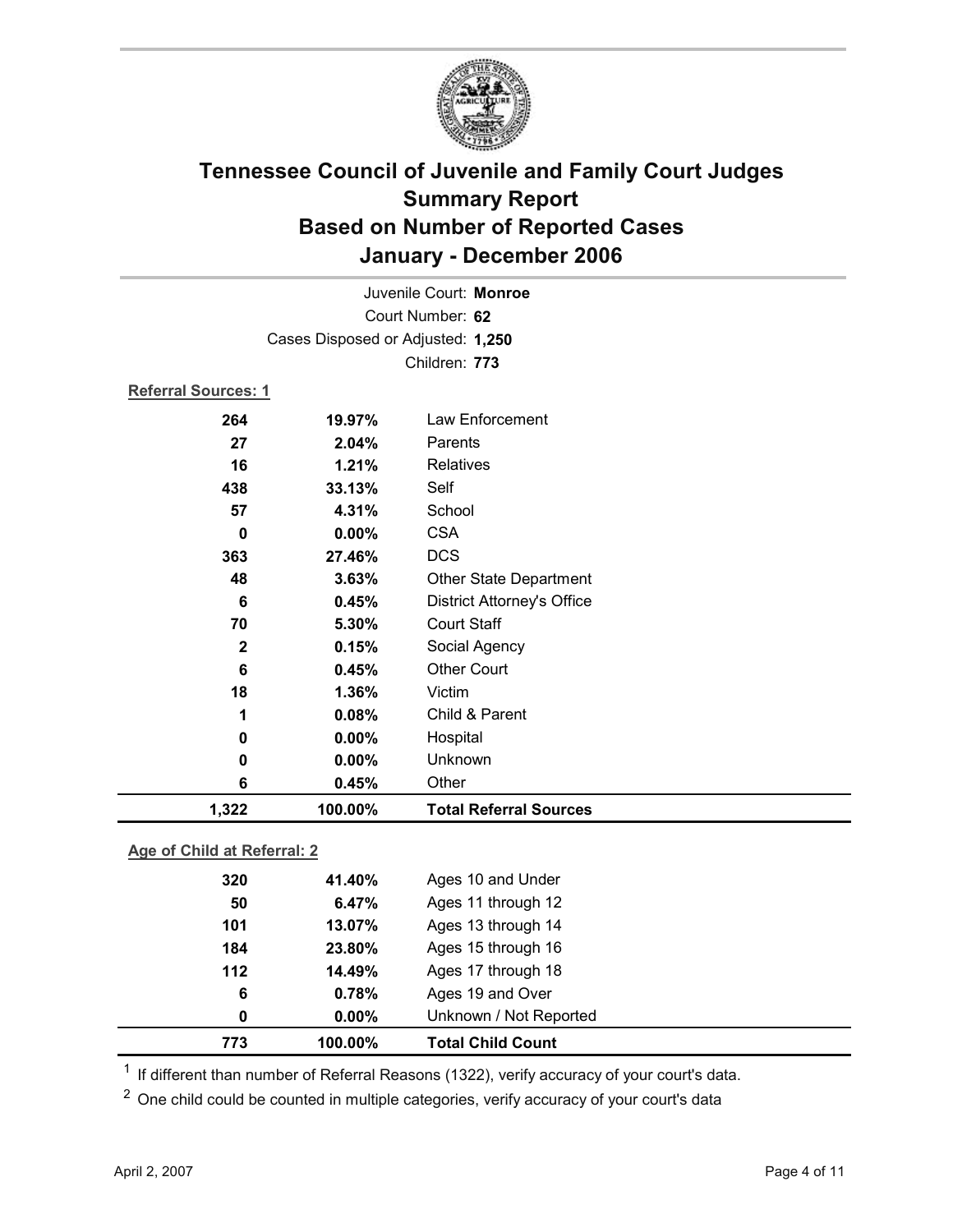

| Juvenile Court: Monroe            |                                         |                          |  |
|-----------------------------------|-----------------------------------------|--------------------------|--|
| Court Number: 62                  |                                         |                          |  |
| Cases Disposed or Adjusted: 1,250 |                                         |                          |  |
|                                   |                                         | Children: 773            |  |
| Sex of Child: 1                   |                                         |                          |  |
| 438                               | 56.66%                                  | Male                     |  |
| 335                               | 43.34%                                  | Female                   |  |
| $\mathbf 0$                       | 0.00%                                   | Unknown                  |  |
| 773                               | 100.00%                                 | <b>Total Child Count</b> |  |
| Race of Child: 1                  |                                         |                          |  |
| 729                               | 94.31%                                  | White                    |  |
| 21                                | 2.72%                                   | African American         |  |
| $\mathbf 0$                       | 0.00%                                   | <b>Native American</b>   |  |
| 1                                 | 0.13%                                   | Asian                    |  |
| 17                                | 2.20%                                   | Mixed                    |  |
| 5                                 | 0.65%                                   | Unknown                  |  |
| 773                               | 100.00%                                 | <b>Total Child Count</b> |  |
| <b>Hispanic Origin: 1</b>         |                                         |                          |  |
| 10                                | 1.29%                                   | Yes                      |  |
| 763                               | 98.71%                                  | <b>No</b>                |  |
| $\mathbf 0$                       | 0.00%                                   | Unknown                  |  |
| 773                               | 100.00%                                 | <b>Total Child Count</b> |  |
|                                   | <b>School Enrollment of Children: 1</b> |                          |  |
| 410                               | 53.04%                                  | Yes                      |  |
| 206                               | 26.65%                                  | No                       |  |
| 157                               | 20.31%                                  | Unknown                  |  |
| 773                               | 100.00%                                 | <b>Total Child Count</b> |  |

 $1$  One child could be counted in multiple categories, verify accuracy of your court's data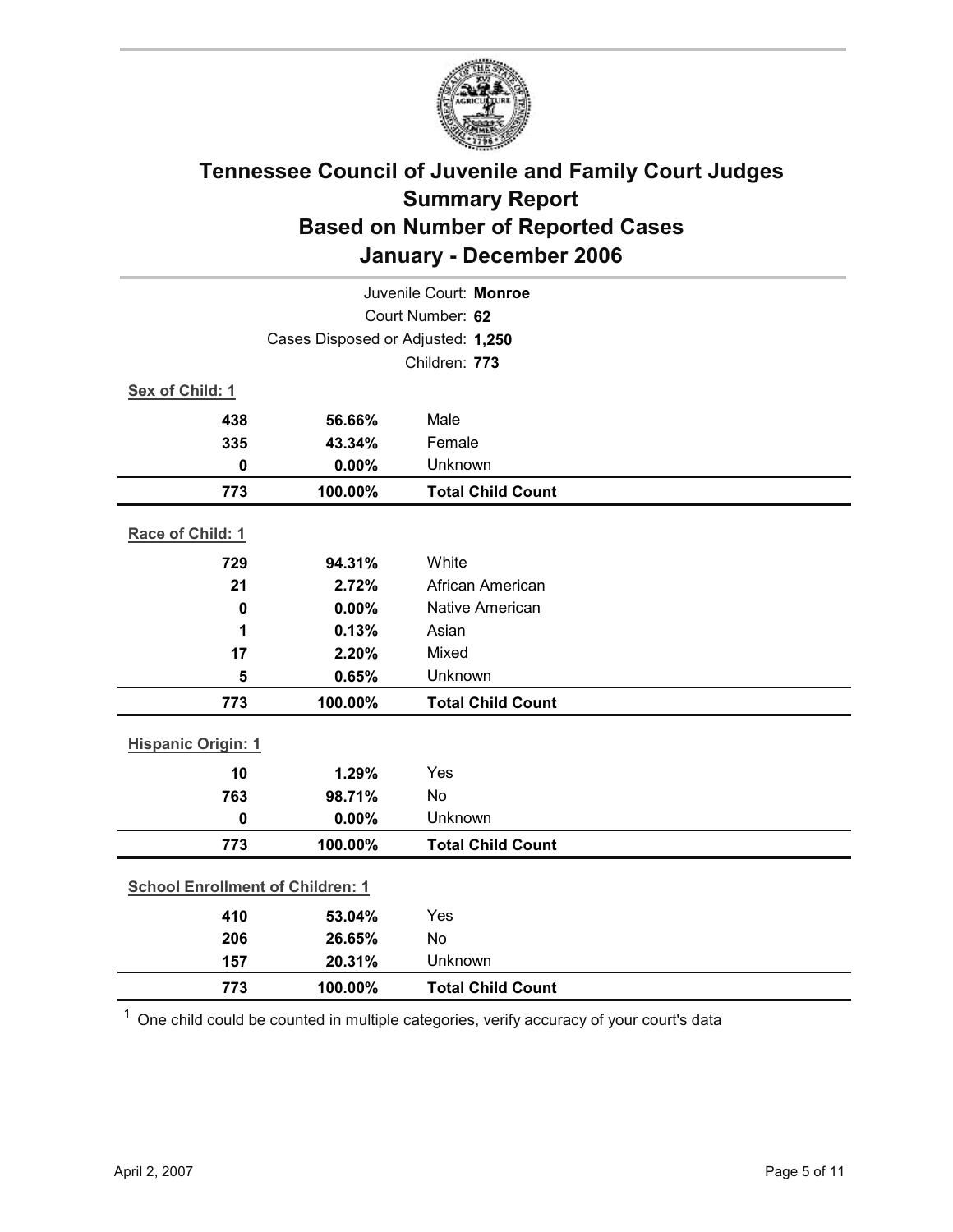

Court Number: **62** Juvenile Court: **Monroe** Cases Disposed or Adjusted: **1,250** Children: **773**

**Living Arrangement of Child at Time of Referral: 1**

| 773          | 100.00%  | <b>Total Child Count</b>     |
|--------------|----------|------------------------------|
| 5            | 0.65%    | Other                        |
| 131          | 16.95%   | Unknown                      |
| 0            | $0.00\%$ | Independent                  |
| $\mathbf{2}$ | 0.26%    | In an Institution            |
| 10           | $1.29\%$ | In a Residential Center      |
| 5            | 0.65%    | In a Group Home              |
| 45           | 5.82%    | With Foster Family           |
| 6            | 0.78%    | With Adoptive Parents        |
| 123          | 15.91%   | <b>With Relatives</b>        |
| 44           | 5.69%    | <b>With Father</b>           |
| 328          | 42.43%   | With Mother                  |
| 16           | 2.07%    | With Mother and Stepfather   |
| 4            | 0.52%    | With Father and Stepmother   |
| 54           | 6.99%    | With Both Biological Parents |
|              |          |                              |

### **Type of Detention: 2**

| 1,250 | 100.00%  | <b>Total Detention Count</b> |  |
|-------|----------|------------------------------|--|
| 0     | $0.00\%$ | Other                        |  |
| 1,222 | 97.76%   | Does Not Apply               |  |
| 0     | $0.00\%$ | Unknown                      |  |
| 3     | 0.24%    | <b>Psychiatric Hospital</b>  |  |
| 0     | $0.00\%$ | Jail - No Separation         |  |
| 0     | $0.00\%$ | Jail - Partial Separation    |  |
| 0     | $0.00\%$ | Jail - Complete Separation   |  |
| 25    | 2.00%    | Juvenile Detention Facility  |  |
| 0     | $0.00\%$ | Non-Secure Placement         |  |
|       |          |                              |  |

 $<sup>1</sup>$  One child could be counted in multiple categories, verify accuracy of your court's data</sup>

 $2$  If different than number of Cases (1250) verify accuracy of your court's data.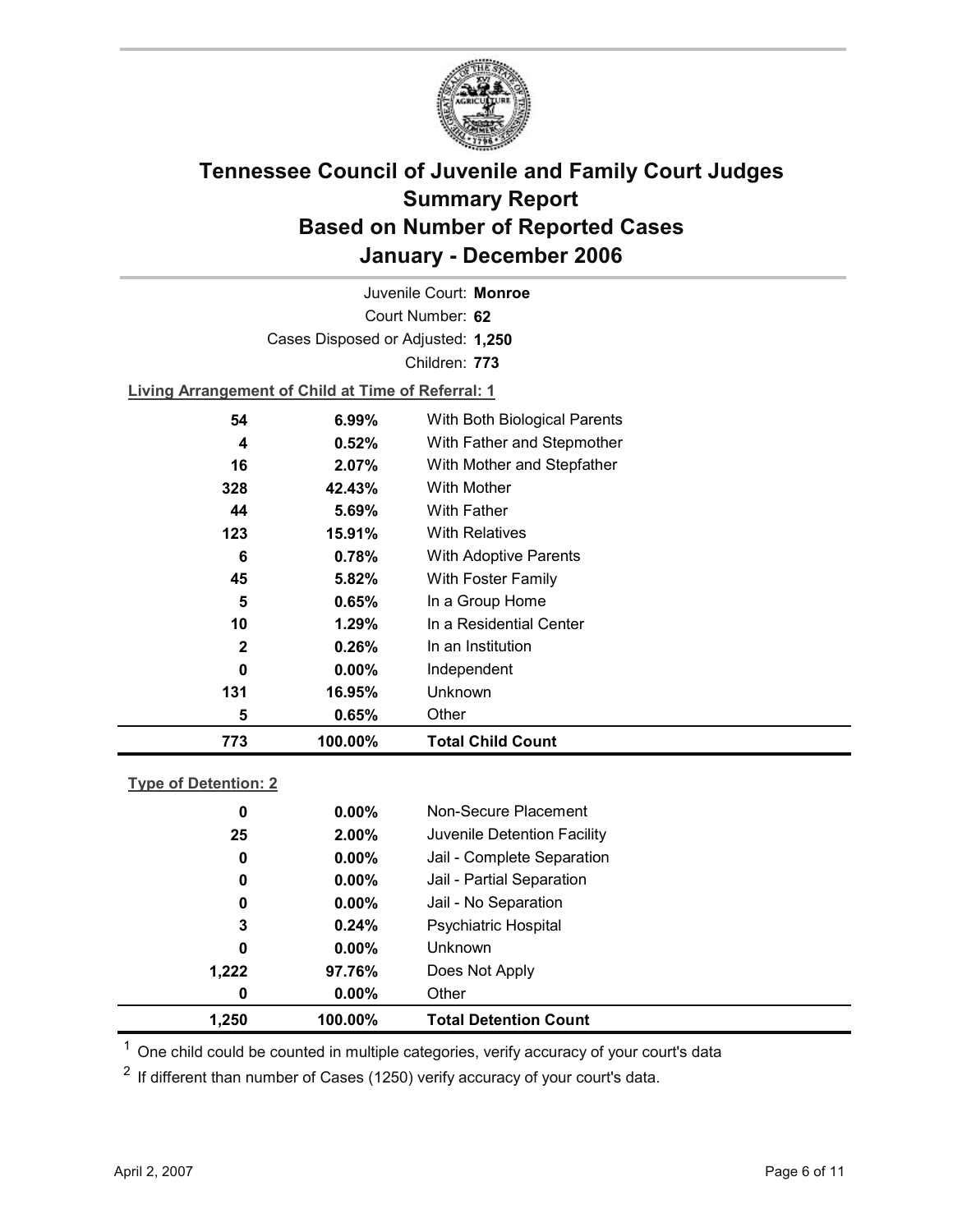

| Juvenile Court: Monroe   |                                                    |                                            |  |
|--------------------------|----------------------------------------------------|--------------------------------------------|--|
| Court Number: 62         |                                                    |                                            |  |
|                          | Cases Disposed or Adjusted: 1,250                  |                                            |  |
|                          |                                                    | Children: 773                              |  |
|                          | <b>Placement After Secure Detention Hearing: 1</b> |                                            |  |
| 6                        | 0.48%                                              | Returned to Prior Living Arrangement       |  |
| 5                        | 0.40%                                              | Juvenile Detention Facility                |  |
| 0                        | 0.00%                                              | Jail                                       |  |
| 3                        | 0.24%                                              | Shelter / Group Home                       |  |
| 5                        | 0.40%                                              | <b>Foster Family Home</b>                  |  |
| 7                        | 0.56%                                              | Psychiatric Hospital                       |  |
| $\bf{0}$                 | $0.00\%$                                           | Unknown / Not Reported                     |  |
| 1,221                    | 97.68%                                             | Does Not Apply                             |  |
| 3                        | 0.24%                                              | Other                                      |  |
| 1,250                    | 100.00%                                            | <b>Total Placement Count</b>               |  |
|                          |                                                    |                                            |  |
|                          |                                                    |                                            |  |
| <b>Intake Actions: 2</b> |                                                    |                                            |  |
| 874                      | 66.11%                                             | <b>Petition Filed</b>                      |  |
| 149                      | 11.27%                                             | <b>Motion Filed</b>                        |  |
| 0                        | $0.00\%$                                           | <b>Citation Processed</b>                  |  |
| 0                        | 0.00%                                              | Notification of Paternity Processed        |  |
| 279                      | 21.10%                                             | Scheduling of Judicial Review              |  |
| $\bf{0}$                 | $0.00\%$                                           | <b>Scheduling of Administrative Review</b> |  |
| 17                       | 1.29%                                              | Scheduling of Foster Care Review           |  |
| 0                        | 0.00%                                              | <b>Unknown</b>                             |  |
| 0                        | 0.00%                                              | Does Not Apply                             |  |
| 3<br>1,322               | 0.23%<br>100.00%                                   | Other                                      |  |

 $1$  If different than number of Cases (1250) verify accuracy of your court's data.

 $2$  If different than number of Referral Reasons (1322), verify accuracy of your court's data.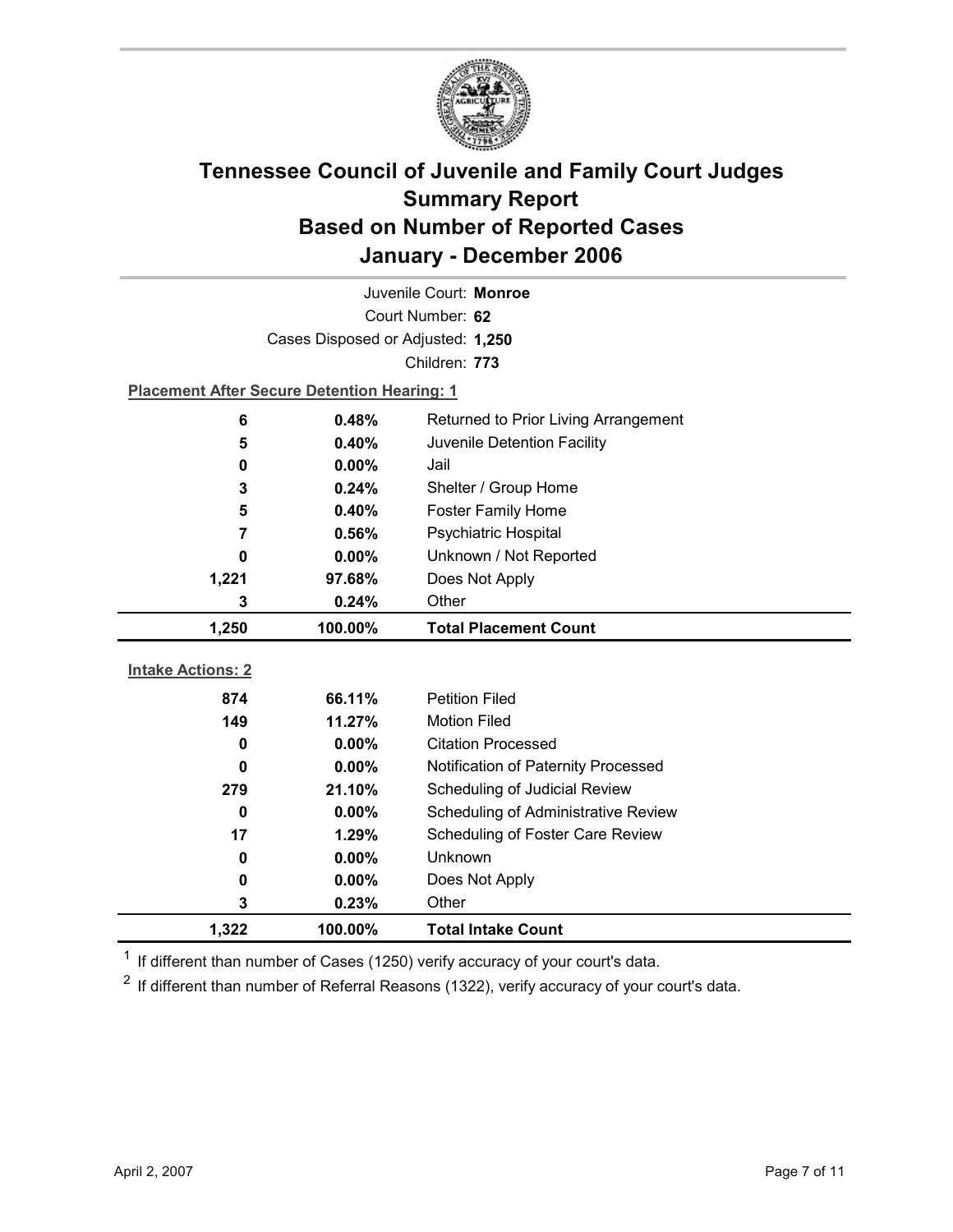

Court Number: **62** Juvenile Court: **Monroe** Cases Disposed or Adjusted: **1,250** Children: **773**

**Last Grade Completed by Child: 1**

| $\mathbf 0$                             | 0.00%   | Too Young for School     |
|-----------------------------------------|---------|--------------------------|
| 0                                       | 0.00%   | Preschool                |
| 0                                       | 0.00%   | Kindergarten             |
| $\mathbf 0$                             | 0.00%   | 1st Grade                |
| 0                                       | 0.00%   | 2nd Grade                |
| 0                                       | 0.00%   | 3rd Grade                |
| $\mathbf 0$                             | 0.00%   | 4th Grade                |
| 1                                       | 0.13%   | 5th Grade                |
| 5                                       | 0.65%   | 6th Grade                |
| 12                                      | 1.55%   | 7th Grade                |
| 35                                      | 4.53%   | 8th Grade                |
| 25                                      | 3.23%   | 9th Grade                |
| $\overline{7}$                          | 0.91%   | 10th Grade               |
| 10                                      | 1.29%   | 11th Grade               |
| $\mathbf 0$                             | 0.00%   | 12th Grade               |
| 0                                       | 0.00%   | Non-Graded Special Ed    |
| 4                                       | 0.52%   | <b>GED</b>               |
| $\mathbf 2$                             | 0.26%   | Graduated                |
| 188                                     | 24.32%  | Never Attended School    |
| 483                                     | 62.48%  | Unknown                  |
| 1                                       | 0.13%   | Other                    |
| 773                                     | 100.00% | <b>Total Child Count</b> |
| <b>Enrolled in Special Education: 1</b> |         |                          |
| 20                                      | 2.59%   | Yes                      |
| 276                                     | 35.71%  | No                       |
| 477                                     | 61.71%  | Unknown                  |

 $1$  One child could be counted in multiple categories, verify accuracy of your court's data

**773 100.00% Total Child Count**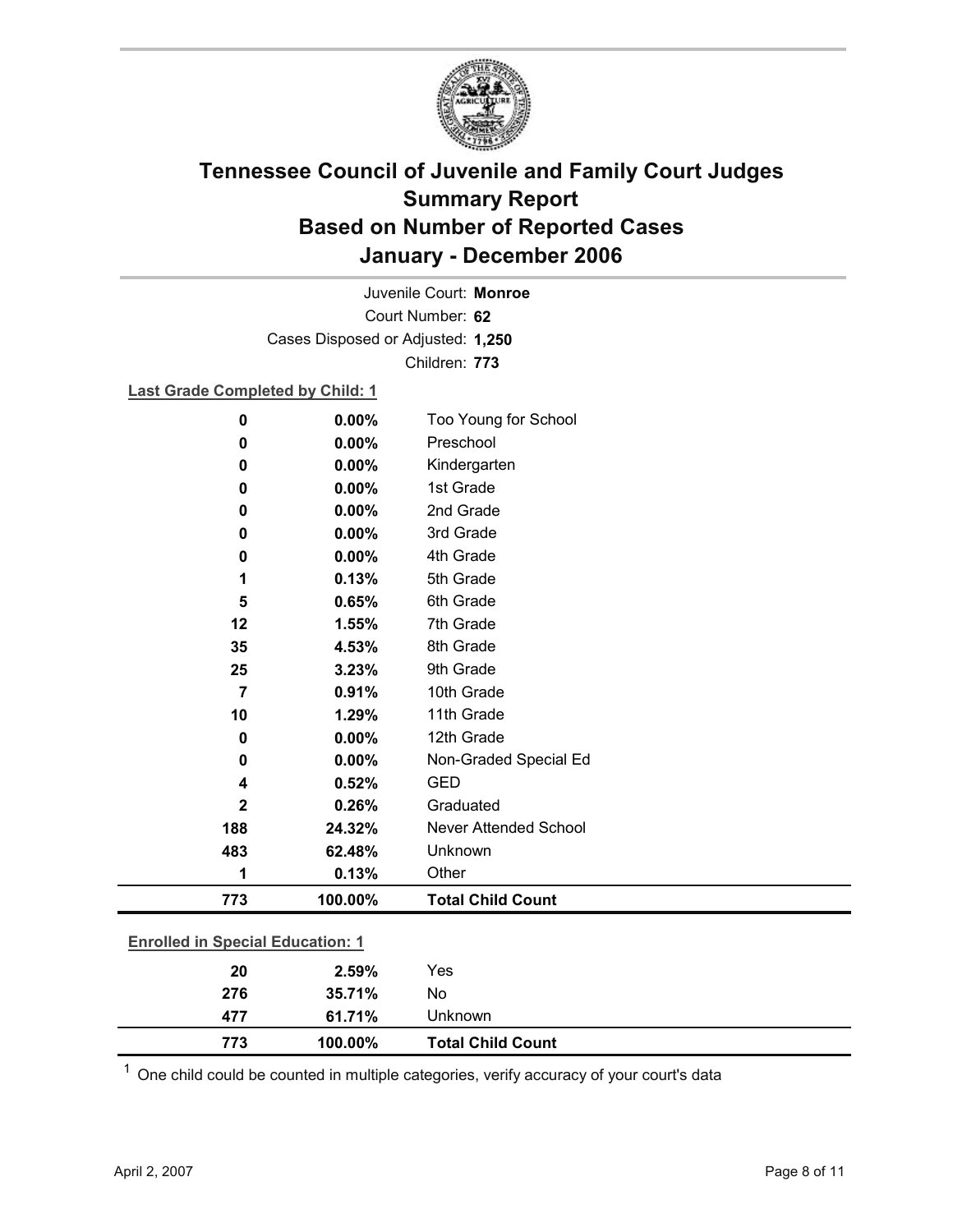

| Juvenile Court: Monroe            |          |                           |  |
|-----------------------------------|----------|---------------------------|--|
| Court Number: 62                  |          |                           |  |
| Cases Disposed or Adjusted: 1,250 |          |                           |  |
| Children: 773                     |          |                           |  |
| <b>Action Executed By: 1</b>      |          |                           |  |
| 949                               | 71.79%   | Judge                     |  |
| 373                               | 28.21%   | Referee                   |  |
| 0                                 | $0.00\%$ | <b>YSO</b>                |  |
| $\boldsymbol{0}$                  | $0.00\%$ | Other                     |  |
| 0                                 | $0.00\%$ | Unknown / Not Reported    |  |
| 1,322                             | 100.00%  | <b>Total Action Count</b> |  |

### **Formal / Informal Actions: 1**

| 46           | 3.48%    | Dismissed                                      |
|--------------|----------|------------------------------------------------|
| $\mathbf{2}$ | 0.15%    | Retired / Nolle Prosequi                       |
| 295          | 22.31%   | <b>Complaint Substantiated Delinquent</b>      |
| 89           | 6.73%    | <b>Complaint Substantiated Status Offender</b> |
| 5            | 0.38%    | Complaint Substantiated Dependent / Neglected  |
| 0            | $0.00\%$ | <b>Complaint Substantiated Abused</b>          |
| 0            | $0.00\%$ | <b>Complaint Substantiated Mentally III</b>    |
| 0            | $0.00\%$ | Informal Adjustment                            |
| 4            | $0.30\%$ | <b>Pretrial Diversion</b>                      |
|              | 0.08%    | Transfer to Adult Court Hearing                |
| 1            | 0.08%    | Charges Cleared by Transfer to Adult Court     |
| 845          | 63.92%   | <b>Special Proceeding</b>                      |
| 6            | 0.45%    | Review Concluded                               |
| 13           | $0.98\%$ | Case Held Open                                 |
| 15           | 1.13%    | Other                                          |
| 0            | $0.00\%$ | Unknown / Not Reported                         |
| 1,322        | 100.00%  | <b>Total Action Count</b>                      |

 $1$  If different than number of Referral Reasons (1322), verify accuracy of your court's data.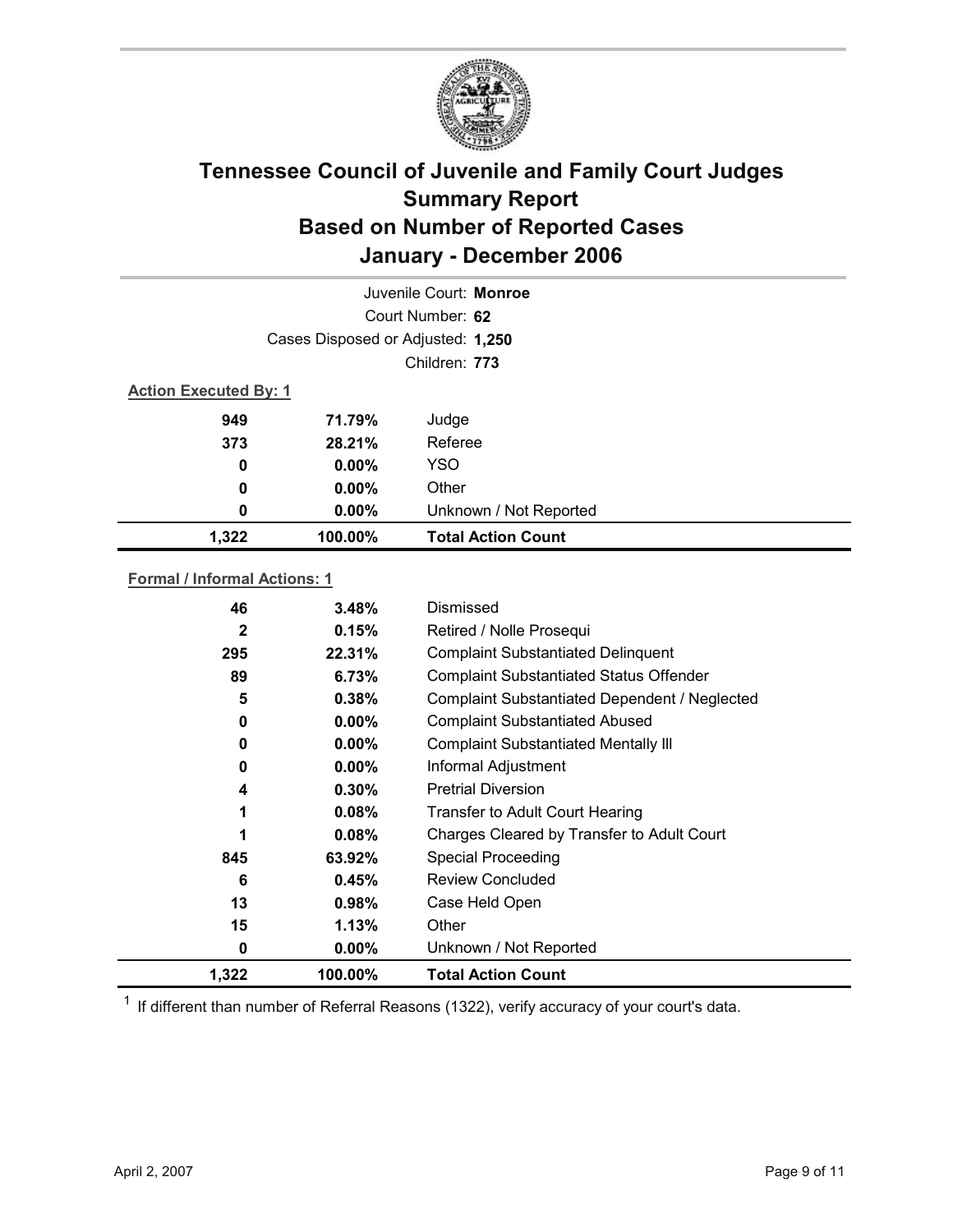

|                                   |          | Juvenile Court: Monroe                                |  |
|-----------------------------------|----------|-------------------------------------------------------|--|
|                                   |          | Court Number: 62                                      |  |
| Cases Disposed or Adjusted: 1,250 |          |                                                       |  |
|                                   |          | Children: 773                                         |  |
| <b>Case Outcomes:</b>             |          | There can be multiple outcomes for one child or case. |  |
| 63                                | 2.26%    | Case Dismissed                                        |  |
| 6                                 | 0.21%    | Case Retired or Nolle Prosequi                        |  |
| 14                                | 0.50%    | Warned / Counseled                                    |  |
| 188                               | 6.74%    | Held Open For Review                                  |  |
| 153                               | 5.48%    | Supervision / Probation to Juvenile Court             |  |
| $\mathbf{2}$                      | 0.07%    | <b>Probation to Parents</b>                           |  |
| 0                                 | $0.00\%$ | Referral to Another Entity for Supervision / Service  |  |
| 59                                | 2.11%    | Referred for Mental Health Counseling                 |  |
| 87                                | 3.12%    | Referred for Alcohol and Drug Counseling              |  |
| 0                                 | $0.00\%$ | Referred to Alternative School                        |  |
| 0                                 | $0.00\%$ | Referred to Private Child Agency                      |  |
| 0                                 | $0.00\%$ | Referred to Defensive Driving School                  |  |
| 6                                 | 0.21%    | Referred to Alcohol Safety School                     |  |
| 0                                 | $0.00\%$ | Referred to Juvenile Court Education-Based Program    |  |
| 35                                | 1.25%    | Driver's License Held Informally                      |  |
| 0                                 | $0.00\%$ | <b>Voluntary Placement with DMHMR</b>                 |  |
| 5                                 | 0.18%    | <b>Private Mental Health Placement</b>                |  |
| 1                                 | 0.04%    | <b>Private MR Placement</b>                           |  |
| 0                                 | $0.00\%$ | Placement with City/County Agency/Facility            |  |
| 33                                | 1.18%    | Placement with Relative / Other Individual            |  |
| 37                                | 1.33%    | Fine                                                  |  |
| 210                               | 7.52%    | <b>Public Service</b>                                 |  |
| 24                                | 0.86%    | Restitution                                           |  |
| 3                                 | 0.11%    | Runaway Returned                                      |  |
| 40                                | 1.43%    | No Contact Order                                      |  |
| 1                                 | 0.04%    | Injunction Other than No Contact Order                |  |
| 0                                 | 0.00%    | <b>House Arrest</b>                                   |  |
| 0                                 | $0.00\%$ | <b>Court Defined Curfew</b>                           |  |
| 0                                 | $0.00\%$ | Dismissed from Informal Adjustment                    |  |
| 0                                 | $0.00\%$ | <b>Dismissed from Pretrial Diversion</b>              |  |
| 9                                 | 0.32%    | Released from Probation                               |  |
| $\mathbf 2$                       | 0.07%    | <b>Transferred to Adult Court</b>                     |  |
| 0                                 | $0.00\%$ | <b>DMHMR Involuntary Commitment</b>                   |  |